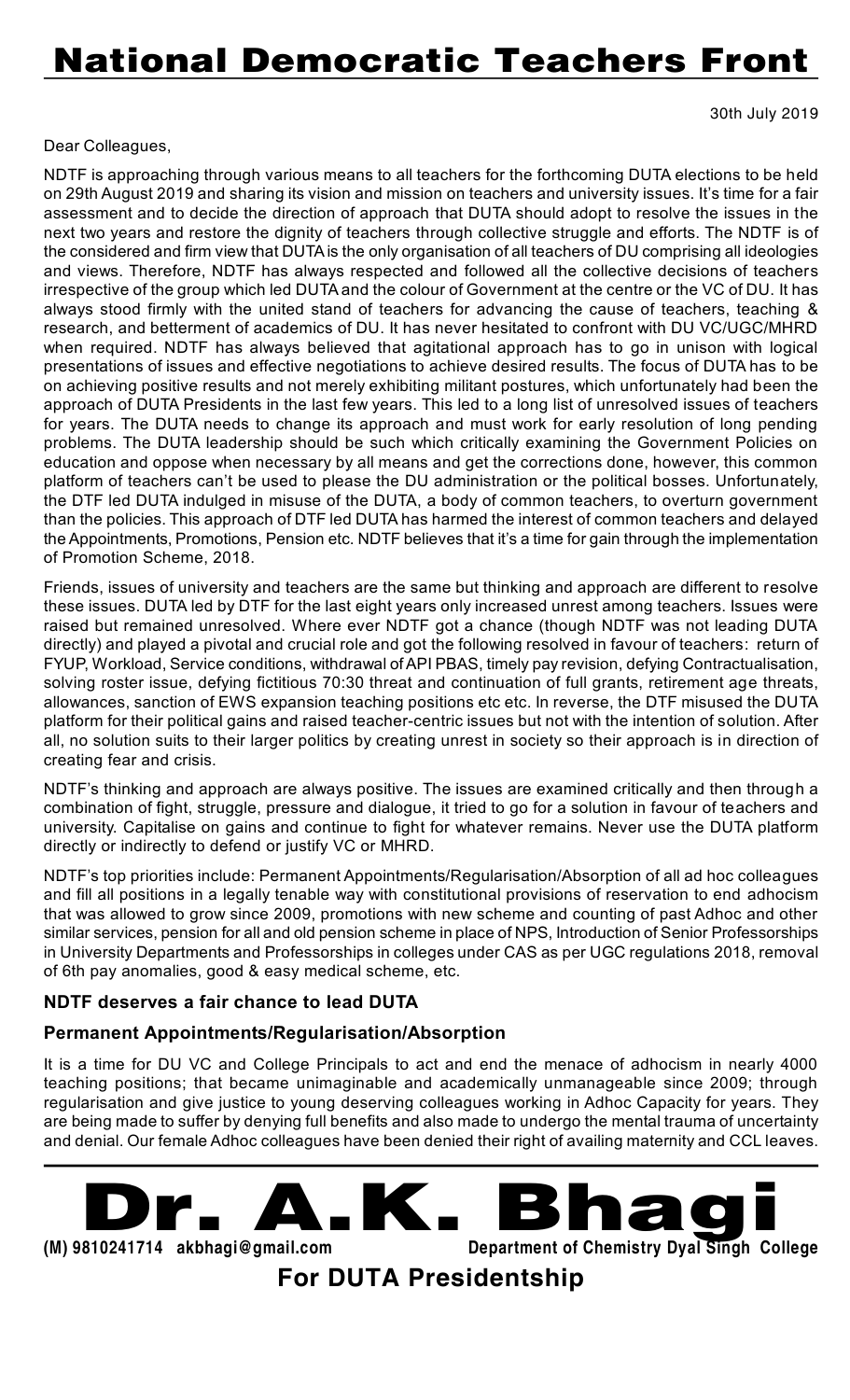The principle of same work & equal pay has been denied to Adhoc Teachers by not giving them annual increments, LTC, Medical facility, Leaves etc. Today there is no hurdle for Permanent Appointments/ Regularisation/Absorption to begin and Government of the day is also pushing for permanent appointments, however, our VC Saheb is slow. The university and the UGC must work out legally correct modalities to regularise those Adhoc Teachers who have worked satisfactorily for a significant period on a substantive post observing constitutional provisions for reservations. The UGC regulations are adopted and DU Ordinances have been amended by AC and EC so that appointments and promotions can begin in full speed. The 200-point roster is in place and there is no litigation now. Additional sanction of money for new EWS expansion teaching positions (though they are not enough and colleges need more) has been given 45 days ago. UGC has also called a meeting with Principal of each DU college on to settle OBC second tranche teaching positions which were denied for 10 years.

#### **Implementation of CAS 2018 and Promotion to All from The Date of Eligibility**

Promotions of thousands of teachers up to the level Professorship in colleges and Sr Professorship in Departments are due and, in most cases, pending ever since irrational API PBAS was introduced by UGC in 2010. A fresh Ray of hope came when NDTF continuously fought and argued with the UGC after the new PRC was constituted. Through the firm resolve and help of teachers, NDTF could bring in the best Promotion Scheme for Teachers. It is simple and without the complexities of API PBAS scheme which was duly Gazette notified on 19 July 2018. These UGC regulations are now adopted (though with great difficulty, curtsey VC and his designs) and DU Ordinances have been amended by AC and EC so that promotions can now begin in full speed. Surprisingly, there is complete silence at the level of DU and its Colleges & of DUTA Office Bearers too.

In the new scheme, there is a provision for considering current and pending promotion cases with Adhoc and similar service count for promotion from first to the second level (though Teachers want it to minimum two levels). There is no API requirement in the new Promotion Scheme of 2018, and this scheme can be opted for Pending Promotion Cases too. This promotion scheme of 2018 gives relaxation from the condition of refresher and orientation courses till December 2018 and is much simpler. In this scheme, there is no need for prior screening of promotion applications by the university to send experts. Chairperson along with Principal of a college can hold selection committees and the role of the university is limited to sending experts and approving fixation of salary once the promotion is granted as per guidelines. The non-statutory role assumed by University Administration to scrutinize applications in 6th Pay Commission before sending expert panel has also contributed significantly in delaying and denying promotions of teachers. There is no such scope in UGC regulations, 2018. Therefore, promotion cases can be expedited.

In law faculty promotions; three Teachers promoted from due date whereas five from date of interview. The UGC regulations say CAS promotion has to be from the date of eligibility so university violated UGC regulations and DU promotion rules by not giving promotion to five teachers from the due date. The VC conveniently with a vested interest and ulterior political motives to create confusion among Teachers before DUTA Election, that promotions will not be granted from the due date. But he forgets that in the same Interview three are given promotion from back/due date.

#### **Pension**

Pension is a right of all employees after retirement. Unfortunately, the university under the guidance of MHRD has filed an SLP against two categories (1&2) for employees who were appointed before 1 January 1986. Their number is limited and this SLP has discriminated among employees of the same category. The Government itself allowed the pension to category 3 as well as the biggest category called option category. NDTF once again demands from the University and MHRD to review their decision and withdraw the SLP to implement DB judgement of Delhi High Court and grant a pension to all.

#### **White Paper on VC**

Ever since the present vice-chancellor had assumed office the university administration, both academic and administrative has gone for a toss. No action on any pro-teacher, pro- academic issue seems to be the policy of this VC and his administration. But if any negative decision is to be implemented the VC attempts to take it with double speed. All sections of teachers - Adhoc colleagues awaiting regularisation, young teachers waiting for promotions, professors waiting for the introduction of the senior professorship, retired and retiring teachers being denied pensions despite winning twice from the High Court, are frustrated. This VC has wilfully violated not only various pro teachers' directives from the UGC and MHRD but the University Statutes, Ordinances and established norms & rules. In the Law and Education Faculties, where promotions under CAS took place after years this VC illegally and discriminatingly gave them the status from different dates. Few were given the status from the date of eligibility but most others from a later date. The norm is that Promotion from the eligibility date. Hundreds of teachers had been served with 'recovery notices' for upward promotions which were done long back and were approved by the University itself. The VC derives sadistic pleasure in inflicting pains and tensions on teachers and employees.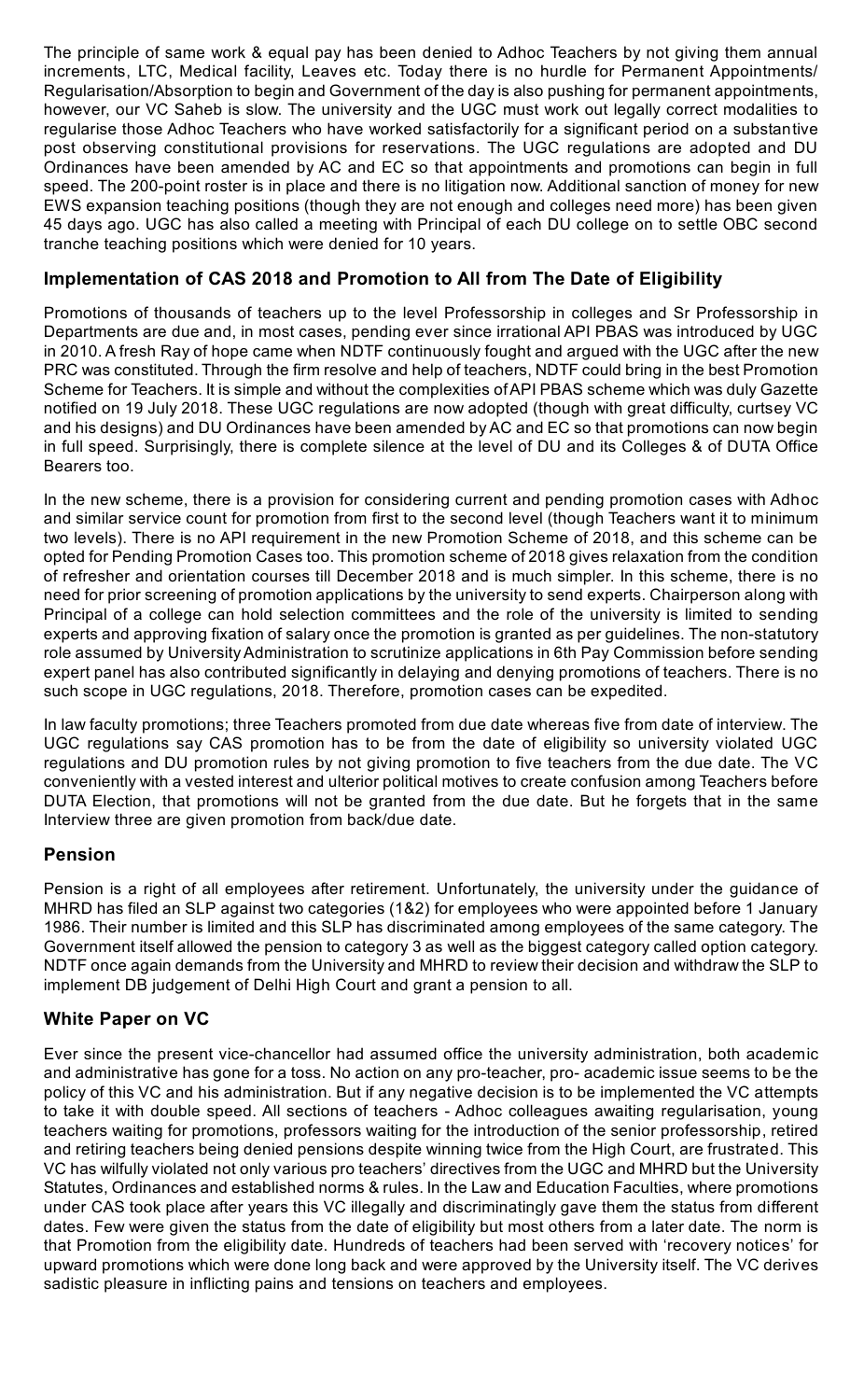NDTF had been consistently pressing DUTA for preparing a White Paper on the irregularities and illegalities committed by the VC and demand a visitorial enquiry. But the DTF leadership of the DUTA had consistently been avoiding this. One doesn't understand this secret footsie game between VC and DTF led DUTA. After a long pursuit and pressure by NDTF, the DUTA was forced to prepare the White Paper. But since its preparation and submission, the DUTA has shown no intent to seriously pursue this and didn't bother to call General Body to adopt it with a demand for his removal.

The NDTF seriously believe this VC is damaging not only teachers interests he is harming the academic health and ecosystems of DU. We shall pursue the demand for a serious enquiry against VC's functioning and his removal.

#### **NATIONAL EDUCATION POLICY**

DUTA had always been the vanguard teacher movement in the country to offer its considered opinion on the basic contours of education policy, particularly as it impinges upon higher education except in last few years. DUTA under NDTF leadership shall play this vital role with the dedication and seriousness the NEP deserves. It is known that any policy document is not a static unchangeable one; it is a dynamically evolving document which is reviewed at all stages of its implementation. DUTA has to constantly engage itself with the MHRD and UGC on the various dimensions of issues involved.

NDTF believes that there is a need for comprehensive new NEP and we shall articulate its detailed response on Draft of NEP separately. Four vital dimensions need immediate focus on the DRAFT of NEP.

The first is the issue of 'Funding'. Under no circumstances the Government be allowed to abdicate its responsibility of adequately funding Universities and other IHEs. Funding from loans from institutions like HEFA is neither feasible nor desirable. This has its own limitations and shall encounter intense resistance if included in final report. Infrastructural developments and even maintenance of IHEs can never be allowed to suffer therefore in final report we wish Government should clarify about full funding by the central/state governments as the case may be.

NDTF is of the firm opinion that teaching - both undergraduate and post graduate- and research activites are seamlessly continuous and mutually complimentary processes. They cannot be separated. Therefore the proposal of the NEP Draft that to classify and create three types of Universities/IHEs, that is, Research Universities, Teaching Universities and Colleges requires a serious revisit and review. Teaching and Research can't be separated; good teaching creates good human inputs for research and good research in evolving front line areas in turn generate good inputs for teaching. You can't build a strong superstructure on weak base. In Delhi University the prestige of its post graduate studies and research activities is essentially because of excellent inputs from its constituent colleges and three years Hons programmes. That is the contribution of the historic academic Federal Character of DU. NDTF is committed to maintain the federal structure of DU and shall not allow any separation of its colleges from the University and fortunately the Draft NEP allows it.

The third issue is the resistance to the regressive provision in the Draft NEP that there is no need for elected elements in the governance structures of universities - no elected components in the statutory bodies of the universities. This has to be rejected while making the final report. Elected components are considered inconvenient by authorities but they provide important inputs which induce the university systems make corrective measures. They provide a critique to the functioning of systems- and a critique always help. In Indian tradition of it is wisely believed " Nindak Niyare Raakhiye...".

The fourth is continuation of three years UG programmes including Hons degree courses. Four years BElEd(Graduation plus BEd) is a welcome step. Any other well thought of innovation is welcome but as one of the courses but can't be made compulsory for all to obtain Hons degree. The final policy document when released should mention it clearly.

#### **LOCF and Syllabi Revision**

The UGC letter on the above subject in 2018 didn't press for a change of syllabi or change of core papers etc. and simply asked for defining and expressing modules in terms of knowledge, understanding, skills, attitudes and values. Also, broadly defining the academic standards expected of graduates of a programme of study. Whereas, all department CoC's reserve the right to make changes in syllabi but a minuscule number of users this opportunity to make politically motivated changes in syllabus of some social science subjects and literature. There are nearly 80 departments but serious objections are raised only on sets of syllabi of five departments: English, History, Political science, Sociology and Chemistry. Other departments have framed academic syllabi after extensive and collective participation of all sections of teachers. NDTF appreciates their efforts.

In the aforementioned four departments, however, coordinated efforts were made by a leftist group of teachers to introduce their ideological discourse as parts of the academic syllabi and one on repetition and some procedure. Both the contents of the Courses of Study and prescribed and suggested Readings make as well as the ideological commitments of most of the teachers who framed the aforementioned